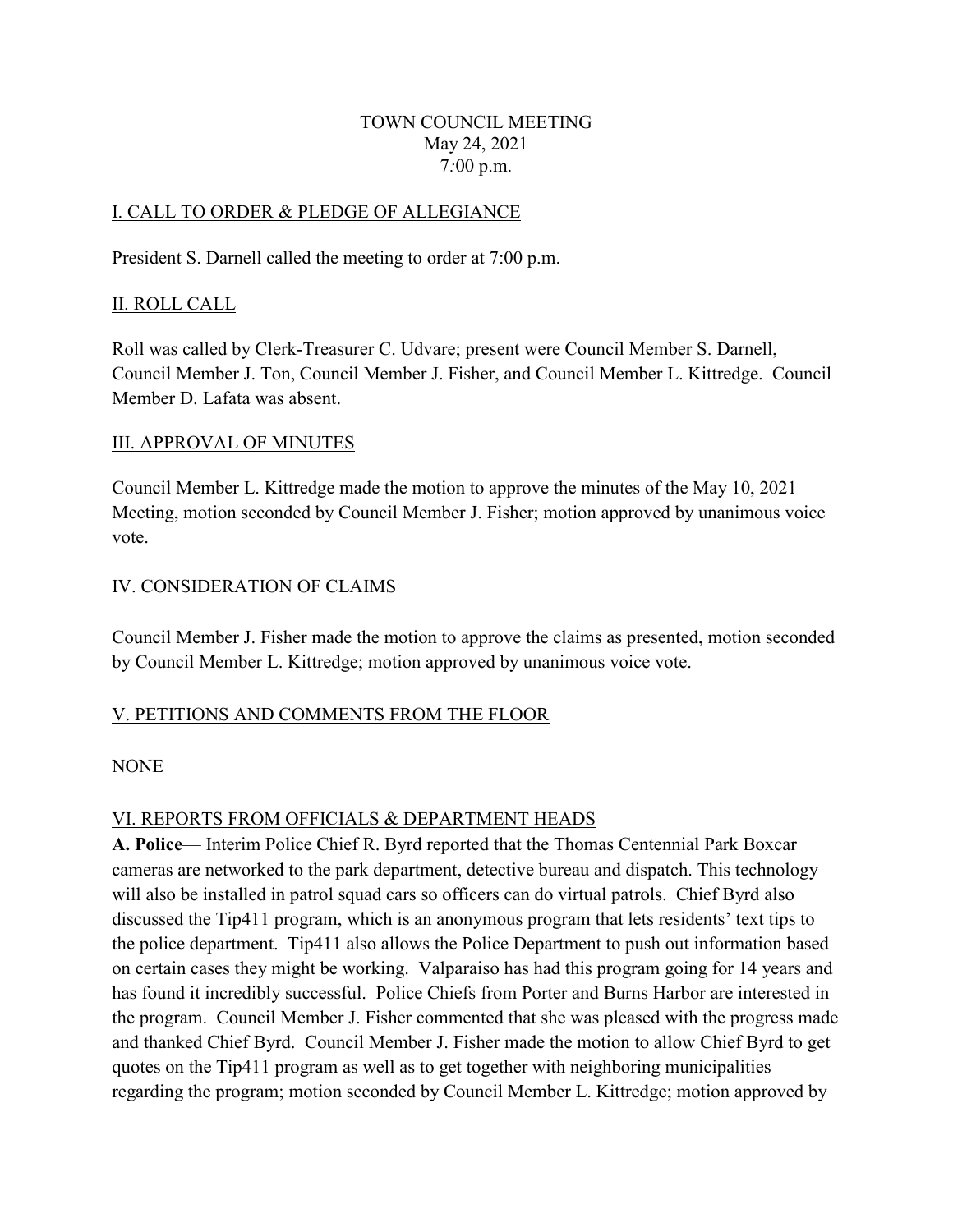unanimous voice vote. Council Member J. Ton commented that he would like to proceed with the 411 program regardless of other towns participating.

**B. Fire –** Chief E. Camel reported that there have been multiple accidents on Interstate 94, the toll road, and in Liberty Township to which the CFD has responded to. Additionally the last round of Covid-19 shots were administered successfully by Northshore in the Fire Station. Lastly, Chief Camel stated that the annual hiring process has been started in the Fire Department. Chief Camel would like to lower the hiring age requirement from 21 years old to 18 years old. Council Member J. Fisher made the motion to approve lowering the hiring age from 21 to 18 years of age, pending FDOC and legal approval; motion seconded by Council Member J. Ton; motion approved by unanimous voice vote.

### **C. Clerk Treasurer**- NO REPORT

**D. Streets, Sanitation, & Central Service –**Assistant Street Commissioner D. Moy reported that the missing links of some Town sidewalks (Railroad & Dickinson, Village Point & Kelle Dr.) have been connected and that the public is very happy. Additionally, Assistant Commissioner Moy reported that the paving at Pioneer Trail is done and the road will be striped next week. 2<sup>nd</sup> Street was paved partially and the department is waiting on a smaller paver to finish the job tomorrow. Laurel Creek paving has also been completed. Floral hanging baskets have been placed around Town. Employee Z. Lynk has resigned and hiring will take place to fill the position.

**E. Engineering**—Town Engineer M. O'Dell reported LEL is doing infill and property clearing North of Culvers. There are no new businesses coming into those locations currently. **F. Building** —NO REPORT

**G. Parks –CEDIT Truck-** Superintendent S. Griffin thanked Chief Byrd and the Police Department for their assistance with recent park vandalism. Additionally, Superintendent Griffin reported that the Park Department is replacing their 1999 Ford, which was also approved by the Park Board. The new 2022 Ford F250 truck would be purchased from Bozak Chevrolet for the amount of \$35,762. Council Member J. Fisher made the motion to approve the replacement truck purchase (funded by CEDIT funds), motion seconded by Council Member L. Kittredge; motion approved by unanimous voice vote.

### **H. Attorney**—NO REPORT

### **I. Utilities**—NO REPORT

**J. Town Manager**—**Downtown Planters, Shared Ethics Advisory Commission-** Town Manager D. Cincoski reported that it has been brought to his attention that the planters downtown are breaking and are rusting. Town Manager Cincoski would like to see them replaced with metal or concrete as a cheaper option. The replacement cost would be \$3,120 for 13 concrete planters. Council Member J. Ton made the motion to approve using CEDIT funds to purchase the 13 concrete planters, motion seconded by Council Member J. Fisher; motion approved by unanimous voice vote. Town Manager Cincoski explained that a non-government employee appointment needs to be made for a lay person to the Shared Ethics Advisory Commission. He recommended Todd Elliott. Council Member L. Kittredge made the motion to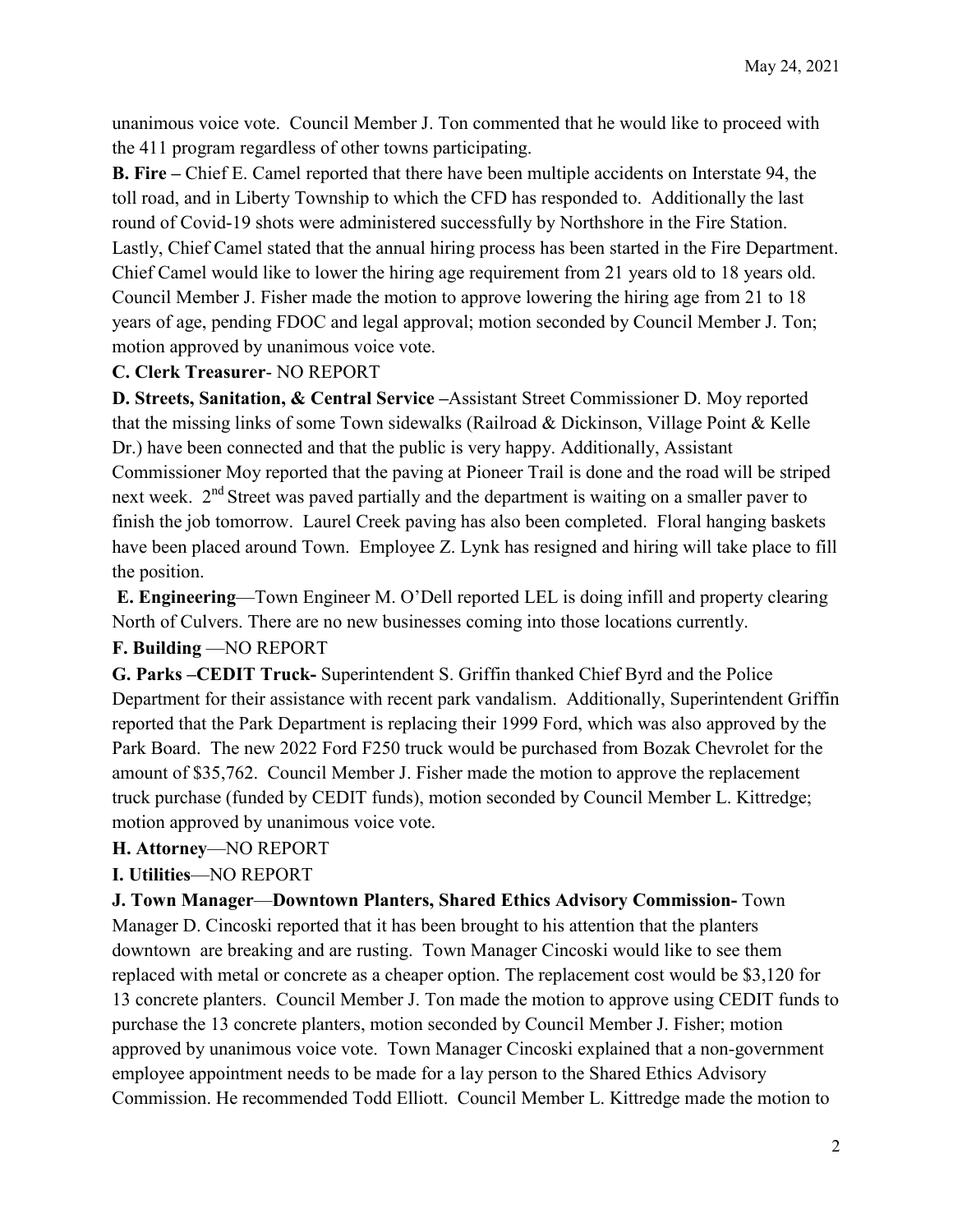approve the recommendation of Todd Elliott as lay person to the Shared Ethics Advisory Commission; motion seconded by Council Member J. Ton; motion approved by unanimous voice vote.

# VII. PUBLIC HEARINGS, BID OPENINGS, & REMONSTRANCES

**Vacation of Public Way- 1400 Block of Union Ave.- Marilyn A. Buczkowski-** Public hearing was opened at 7:21 PM. Marilyn Buczkowski of 804 S. 14<sup>th</sup>. St. and Kimberly Lee of 722 S. 14<sup>th</sup> St. attended. Both Neighbors were in favor. No one opposed. The public hearing was closed at 7:22 PM.

### VIII. ORDINANCES AND/OR RESOLUTIONS

**Ordinance 2021-10- Amending Ordinance 2020-24 Employment of Certain Employees and Determining the Compensation Thereof-** Attorney C. Lukmann presented the ordinance which gives raises to employees with exception of elected officials effective June 6. Council Member J. Ton made the motion to approve the ordinance upon  $1<sup>st</sup>$  reading, motion seconded by Council Member L. Kittredge; motion approved by unanimous voice vote. Council Member J. Ton made the motion to suspend the rules, motion seconded by Council Member L. Kittredge; motion approved by unanimous voice vote. Council Member L. Kittredge made the motion to approve the ordinance upon  $2<sup>nd</sup>$  reading, motion seconded by Council Member J. Fisher; motion approved by unanimous voice vote.

**Ordinance 2021-11- Vacation of a Public Way- 1400 Block of Union- Buczkowski-** Council Member J. Ton made the motion to approve the ordinance upon  $1<sup>st</sup>$  reading, motion seconded by Council Member L. Kittredge; motion approved by unanimous voice vote. Council Member J. Ton made the motion to suspend the rules, motion seconded by Council Member L. Kittredge; motion approved by unanimous voice vote. Council Member L. Kittredge made the motion to approve the ordinance upon  $2<sup>nd</sup>$  reading, motion seconded by Council Member J. Fisher; motion approved by unanimous voice vote.

**Resolution 2021-04- Amending Resolutions 2020-04 and 2020-06- Public Gatherings Under Covid-19 Restrictions-** Council Member L. Kittredge made the motion to approve the resolution, motion seconded by Council Member J. Fisher; motion approved by unanimous voice vote. This resolution increases the size (25 to 100) of people in a gathering required to submit plans for review.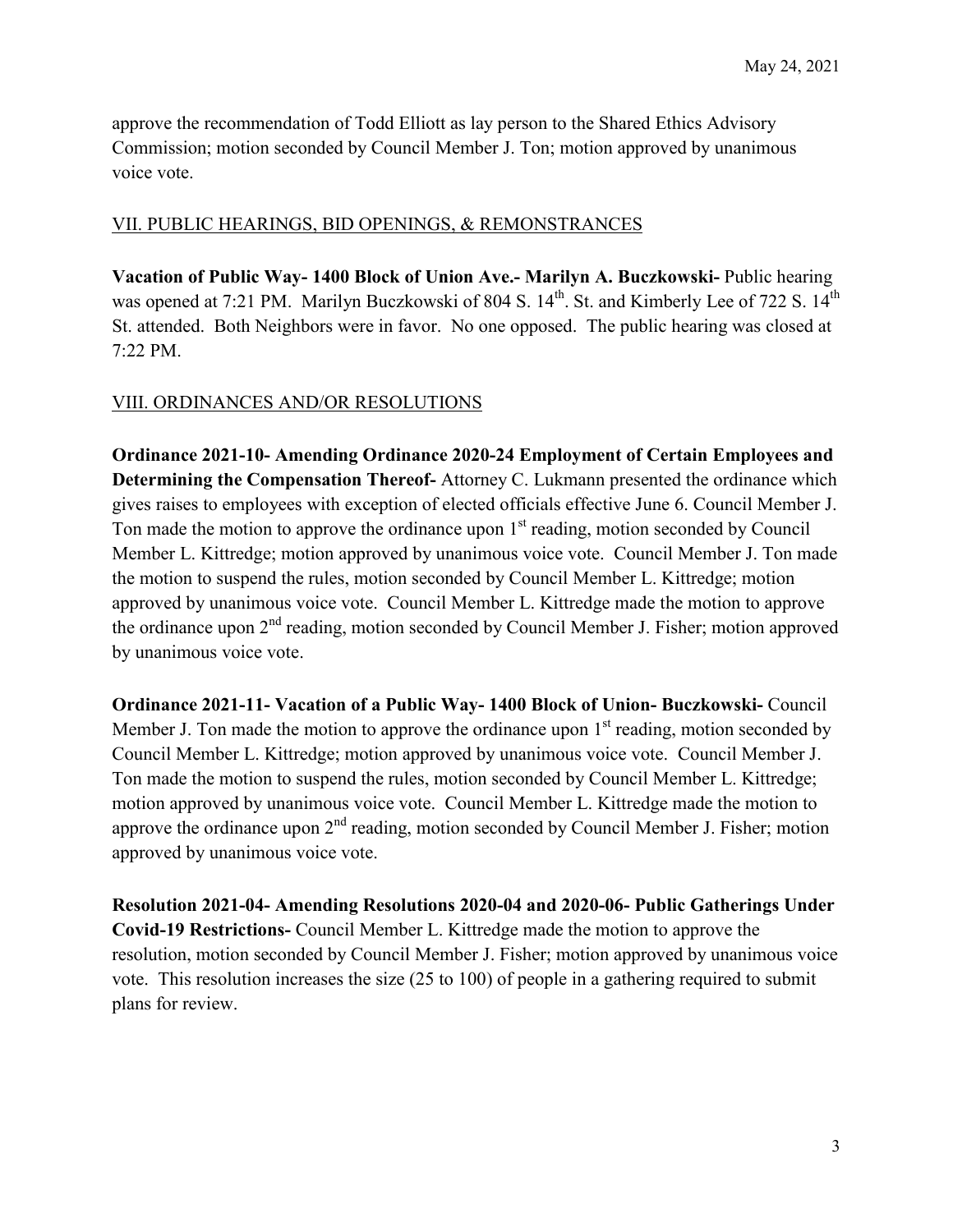#### IX. COMMUNICATIONS

**NIRPC Board Meeting Report-** Council Member J. Ton reported that NIRPC met May 20, 2021 as an Executive Board Meeting. Member Ton explained that the committee structure is changing. Fifteen committees are changing to four committees (transportation, administration of complex, economic development, and general government). NIRPC serves Lake, Porter, & Laporte Counties. Mark O'Dell serves on the transportation committee. CARES act funds were discussed but are not yet available. An updated informational report was given at the meeting regarding the Cline Avenue bridge, which is a privately owned entity through which East Chicago receives a funding (10 cents on every \$1 in tolls).

#### X. OLD BUSINESS

**Waiver of Minimum Standards- Park Ave.- Peterson-** Attorney Greg Babcock represented petitioners Glenn and Audra Peterson. The Peterson's were requesting waivers on both Park Avenue and Jackson Blvd. Attorney Babcock worked with the Town legal and Engineer M. O'Dell on recommendations that would take into consideration the large amount of trees east of the subdivision to Jackson Blvd. Town Attorney Lukmann recommended that upon submission of an infrastructure guarantee of \$66,420 in a form acceptable to the town attorney, that temporary occupancy would be granted. This temporary occupancy would also be subject to sidewalks being installed within 90 days or creation of a subdivision plat being filled within 90 days. Attorney Babcock discussed possibly vacating Park Ave at  $16<sup>th</sup>$  in the future. Council Member J. Ton made the motion to reject the waiver of standards and to grant occupancy subject to the conditions requested by the Town Attorney, motion seconded by Council Member L. Kittredge; motion approved by unanimous voice vote.

**Quiet Zone-** Town Manager D. Cincoski reported that the company advised that they are on track to meet their self-imposed deadline of May  $31<sup>st</sup>$  for providing a feasibility study. Council Member J. Ton questioned what this project might cost the Town.

#### XI. NEW BUSINESS AND/OR UPDATES

**NONE** 

| XII. COMMENTS FROM THE BOARD                               |                                           |
|------------------------------------------------------------|-------------------------------------------|
| Council Member S. Darnell:                                 | No Comment                                |
| Council Member J. Fisher:                                  | Council Member J. Fisher thanked everyone |
| for all their hard work.                                   |                                           |
| Council Member L. Kittredge:                               | No comment                                |
| Council Member J. Ton:                                     | Council Member J. Ton commented that he   |
| hopes everyone has a pleasant and thoughtful Memorial Day. |                                           |
| Council Member D. Lafata:                                  | No comment                                |